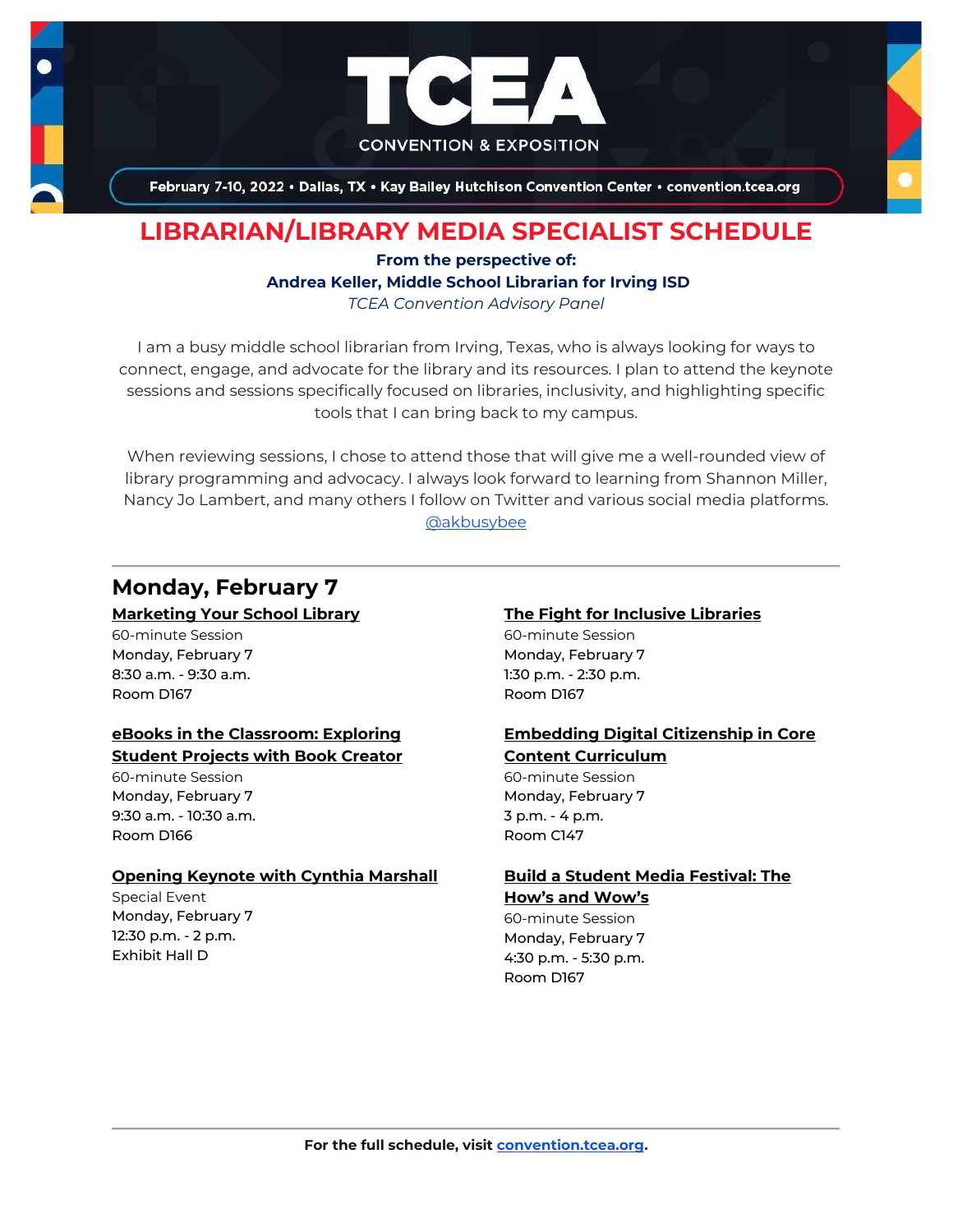

February 7-10, 2022 . Dallas, TX . Kay Bailey Hutchison Convention Center . convention.tcea.org

# **Tuesday, February 8**

**[Let's Bring Literacy to Life Through](https://register.tcea.org/2022/session_list.cfm?session_key=C22522D7-F04D-A206-2B64-76E71CD3730B&session_date=Tuesday,%20Feb%2008,%202022)  [Making and Technology](https://register.tcea.org/2022/session_list.cfm?session_key=C22522D7-F04D-A206-2B64-76E71CD3730B&session_date=Tuesday,%20Feb%2008,%202022)**

60-minute Roundtable Discussion Tuesday, February 8 8 a.m. - 9 a.m. D220/227

#### **[The Equity Cycle: Anti-Racist, Diverse,](https://register.tcea.org/2022/session_list.cfm?session_key=C7D0EECE-F04D-A206-2B64-047DED2E344B&session_date=Tuesday,%20Feb%2008,%202022)  [and Inclusive Digital Education](https://register.tcea.org/2022/session_list.cfm?session_key=C7D0EECE-F04D-A206-2B64-047DED2E344B&session_date=Tuesday,%20Feb%2008,%202022)**

3-hour Hands-On Experience Tuesday, February 8 8 a.m. - 11 a.m. Room D161

### **[Designing Culturally Responsive](https://register.tcea.org/2022/session_list.cfm?session_key=02357446-F04D-A206-2B64-1D1E327CA09D&session_date=Tuesday,%20Feb%2008,%202022)  [Makerspace Pop-Up Activities for Middle](https://register.tcea.org/2022/session_list.cfm?session_key=02357446-F04D-A206-2B64-1D1E327CA09D&session_date=Tuesday,%20Feb%2008,%202022)  [School Populations](https://register.tcea.org/2022/session_list.cfm?session_key=02357446-F04D-A206-2B64-1D1E327CA09D&session_date=Tuesday,%20Feb%2008,%202022)**

60-minute Session Tuesday, February 8 9:30 a.m. - 10:30 a.m. D220/227

## **[Tools You Can Use Tomorrow](https://register.tcea.org/2022/session_list.cfm?session_key=BF195C76-F04D-A206-2B64-B53B7B3C0EA7&session_date=Tuesday,%20Feb%2008,%202022)**

60-minute Session Tuesday, February 8 10:30 a.m. - 11:30 a.m. Ballroom C1

## **[Wading In: How to Get Started with](https://register.tcea.org/2022/session_list.cfm?session_key=02456A4F-F04D-A206-2B64-A588C7DEF838&session_date=Tuesday,%20Feb%2008,%202022)  [Genially, Wakelet, Canva, and Book](https://register.tcea.org/2022/session_list.cfm?session_key=02456A4F-F04D-A206-2B64-A588C7DEF838&session_date=Tuesday,%20Feb%2008,%202022)  [Creator](https://register.tcea.org/2022/session_list.cfm?session_key=02456A4F-F04D-A206-2B64-A588C7DEF838&session_date=Tuesday,%20Feb%2008,%202022)**

90-minute Session Tuesday, February 8 11:30 a.m. - 1 p.m. Room D167

## **[Think Like a Futurist: Utilizing Forecast](https://register.tcea.org/2022/session_list.cfm?session_key=02433DCD-F04D-A206-2B64-D1DBDB29C784&session_date=Tuesday,%20Feb%2008,%202022)  [Practice to Prepare for Students of](https://register.tcea.org/2022/session_list.cfm?session_key=02433DCD-F04D-A206-2B64-D1DBDB29C784&session_date=Tuesday,%20Feb%2008,%202022)**

**[Tomorrow](https://register.tcea.org/2022/session_list.cfm?session_key=02433DCD-F04D-A206-2B64-D1DBDB29C784&session_date=Tuesday,%20Feb%2008,%202022)** 90-minute Hands-On Experience Tuesday, February 8 noon - 1:30 p.m.

## **[Creating Digital Community Resource](https://register.tcea.org/2022/session_list.cfm?session_key=023457F3-F04D-A206-2B64-3A96E71AC551&session_date=Tuesday,%20Feb%2008,%202022)  [Maps \(CRMs\) for Local Transition and](https://register.tcea.org/2022/session_list.cfm?session_key=023457F3-F04D-A206-2B64-3A96E71AC551&session_date=Tuesday,%20Feb%2008,%202022)  [Disability Services](https://register.tcea.org/2022/session_list.cfm?session_key=023457F3-F04D-A206-2B64-3A96E71AC551&session_date=Tuesday,%20Feb%2008,%202022)**

Poster Session Tuesday, February 8 1 p.m. - 3 p.m. D222: Poster 2

Room C148

### **[School Librarians Use of Tech, Space,](https://register.tcea.org/2022/session_list.cfm?session_key=023FEE30-F04D-A206-2B64-1DFF84558016&session_date=Tuesday,%20Feb%2008,%202022)  [Time, and Resources: Advocating for](https://register.tcea.org/2022/session_list.cfm?session_key=023FEE30-F04D-A206-2B64-1DFF84558016&session_date=Tuesday,%20Feb%2008,%202022)**

**[Support from Administrators](https://register.tcea.org/2022/session_list.cfm?session_key=023FEE30-F04D-A206-2B64-1DFF84558016&session_date=Tuesday,%20Feb%2008,%202022)** 60-minute Session Tuesday, February 8 1:30 p.m. - 2:30 p.m. Room D167

## **[Sharing Your Story: Creating a Brand and](https://register.tcea.org/2022/session_list.cfm?session_key=C225344D-F04D-A206-2B64-A52A2590CC2E&session_date=Tuesday,%20Feb%2008,%202022)  [Advocating for Your Library](https://register.tcea.org/2022/session_list.cfm?session_key=C225344D-F04D-A206-2B64-A52A2590CC2E&session_date=Tuesday,%20Feb%2008,%202022)**

90-minute Hands-On Experience Tuesday, February 8 2 p.m. - 3:30 p.m. Room C148

## **[Wow with Wakelet!](https://register.tcea.org/2022/session_list.cfm?session_key=0246356D-F04D-A206-2B64-7E09DDA6F887&session_date=Tuesday,%20Feb%2008,%202022)**

60-minute Session Tuesday, February 8 4 p.m. - 5 p.m. Room D166

## **[Tech: A Literary Tool in the Library](https://register.tcea.org/2022/session_list.cfm?session_key=02423D1E-F04D-A206-2B64-851915C76BCE&session_date=Tuesday,%20Feb%2008,%202022)**

60-minute Session Tuesday, February 8 4:30 p.m. - 5:30 p.m. Room D167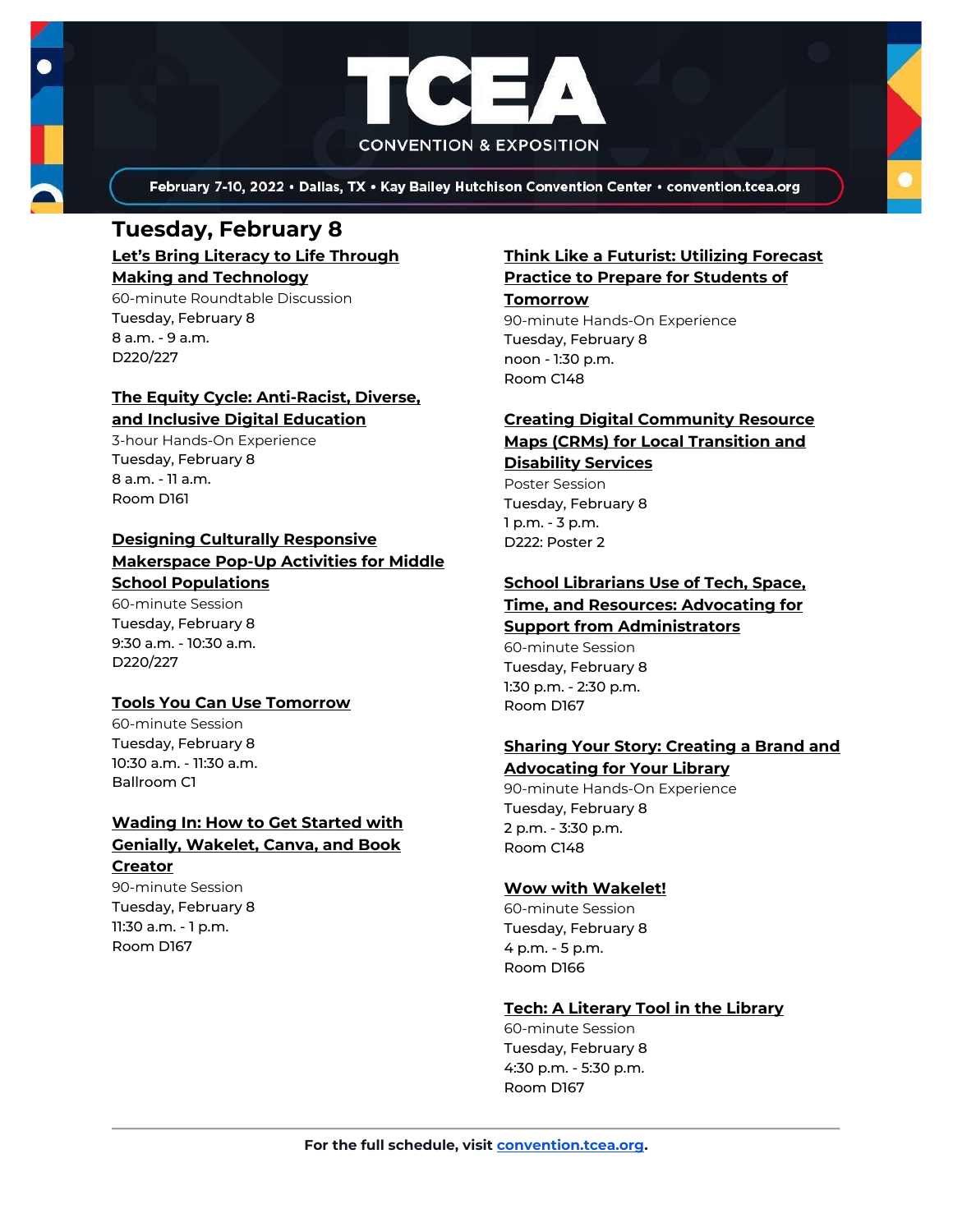

February 7-10, 2022 . Dallas, TX . Kay Bailey Hutchison Convention Center . convention.tcea.org

## **Wednesday, February 9**

**[Collaboration: The Librarian's](https://register.tcea.org/2022/session_list.cfm?session_key=C224E108-F04D-A206-2B64-90C34E467705&session_date=Wednesday,%20Feb%2009,%202022)** 

#### **[Superpower](https://register.tcea.org/2022/session_list.cfm?session_key=C224E108-F04D-A206-2B64-90C34E467705&session_date=Wednesday,%20Feb%2009,%202022)**

60-minute Session Wednesday, February 9 8 a.m. - 9 a.m. Ballroom C3

## **[Bringing the Sunshine: Building](https://register.tcea.org/2022/session_list.cfm?session_key=02325D3D-F04D-A206-2B64-5750B4BAF239&session_date=Wednesday,%20Feb%2009,%202022)  [Community Through the Library](https://register.tcea.org/2022/session_list.cfm?session_key=02325D3D-F04D-A206-2B64-5750B4BAF239&session_date=Wednesday,%20Feb%2009,%202022)**

Poster Session Wednesday, February 9 9 a.m. - 11 a.m. D<sub>222</sub>: Poster 5

#### **[Choice Boards: Curation, Creation,](https://register.tcea.org/2022/session_list.cfm?session_key=C224CDB4-F04D-A206-2B64-F437DBD71572&session_date=Wednesday,%20Feb%2009,%202022)  [Collaboration, Sharing, and More](https://register.tcea.org/2022/session_list.cfm?session_key=C224CDB4-F04D-A206-2B64-F437DBD71572&session_date=Wednesday,%20Feb%2009,%202022)**

60-minute Session Wednesday, February 9 11 a.m. - noon Room C142

## **[A Tech Coach, a Counselor, and an](https://register.tcea.org/2022/session_list.cfm?session_key=02302E82-F04D-A206-2B64-ED1CE12D000A&session_date=Wednesday,%20Feb%2009,%202022)**

## **[Instructional Coach Walk Into a Room...](https://register.tcea.org/2022/session_list.cfm?session_key=02302E82-F04D-A206-2B64-ED1CE12D000A&session_date=Wednesday,%20Feb%2009,%202022)**

60-minute Panel Discussion Wednesday, February 9 noon - 1 p.m. Room D171

## **Thursday, February 10**

## **[Smart Objects, Wearables, and the](https://register.tcea.org/2022/session_list.cfm?session_key=0240AC37-F04D-A206-2B64-EECB6B3EBC74&session_date=Thursday,%20Feb%2010,%202022)**

**[Internet of Things](https://register.tcea.org/2022/session_list.cfm?session_key=0240AC37-F04D-A206-2B64-EECB6B3EBC74&session_date=Thursday,%20Feb%2010,%202022)**

3-hour Hands-On Experience Thursday, February 10 8 a.m. - 11 a.m. Room D170

## **[Dedicated Exhibit Hall](https://register.tcea.org/2022/session_list.cfm?session_key=61CDD8E6-F04D-A206-2B64-74AAAD8173D7&session_date=Wednesday,%20Feb%2009,%202022)**

Special Event Wednesday, February 9 2 p.m. – 3 p.m. Exhibit Hall

#### **[Level Up! Using Digital Badges to](https://register.tcea.org/2022/session_list.cfm?session_key=023C9299-F04D-A206-2B64-FC6220F08B12&session_date=Wednesday,%20Feb%2009,%202022)  [Support Student Growth](https://register.tcea.org/2022/session_list.cfm?session_key=023C9299-F04D-A206-2B64-FC6220F08B12&session_date=Wednesday,%20Feb%2009,%202022)**

60-minute Session Wednesday, February 9 3:30 p.m. - 4:30 p.m. Room C155

## **[Google Tools for the Busy Librarian](https://register.tcea.org/2022/session_list.cfm?session_key=02393106-F04D-A206-2B64-0B7D9CB21624&session_date=Wednesday,%20Feb%2009,%202022)**

60-minute Session Wednesday, February 9 4:30 p.m. - 5:30 p.m. Room D167

## **[Parallel Programming and Promotions](https://register.tcea.org/2022/session_list.cfm?session_key=023E248E-F04D-A206-2B64-6EE6CBA77EE9&session_date=Thursday,%20Feb%2010,%202022)**

### **[for Elementary and Secondary Libraries](https://register.tcea.org/2022/session_list.cfm?session_key=023E248E-F04D-A206-2B64-6EE6CBA77EE9&session_date=Thursday,%20Feb%2010,%202022)**

60-minute Session Thursday, February 10 8:30 a.m. - 9:30 a.m. Room D167

#### **[How to Be a TokStar Librarian](https://register.tcea.org/2022/session_list.cfm?session_key=0239B920-F04D-A206-2B64-C697E6AE7385&session_date=Thursday,%20Feb%2010,%202022)**

60-minute Session Thursday, February 10 10 a.m. - 11 a.m. Room D167